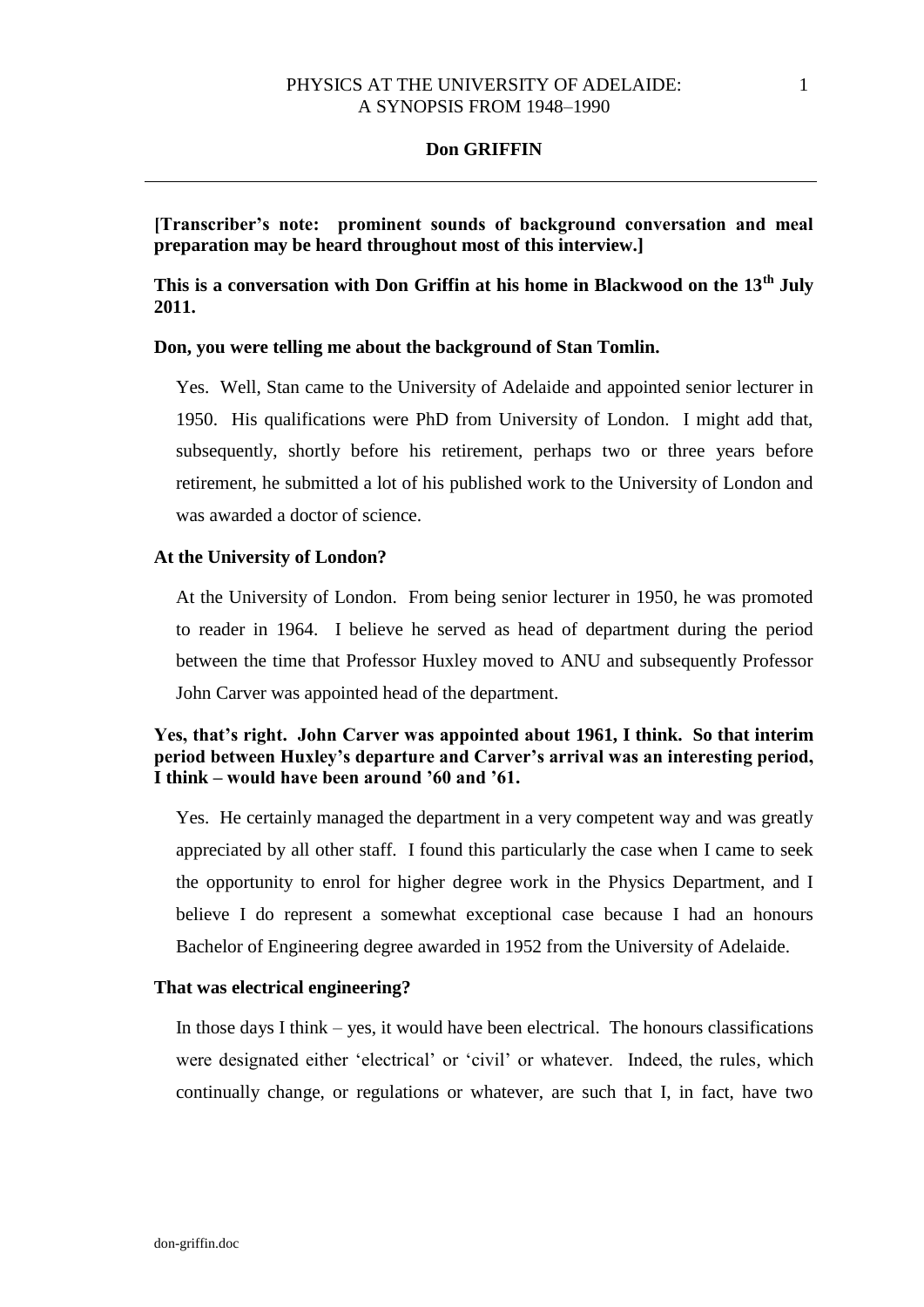Bachelor of Engineering degrees from the University of Adelaide; I've got two separate pieces of parchment. One is an ordinary degree –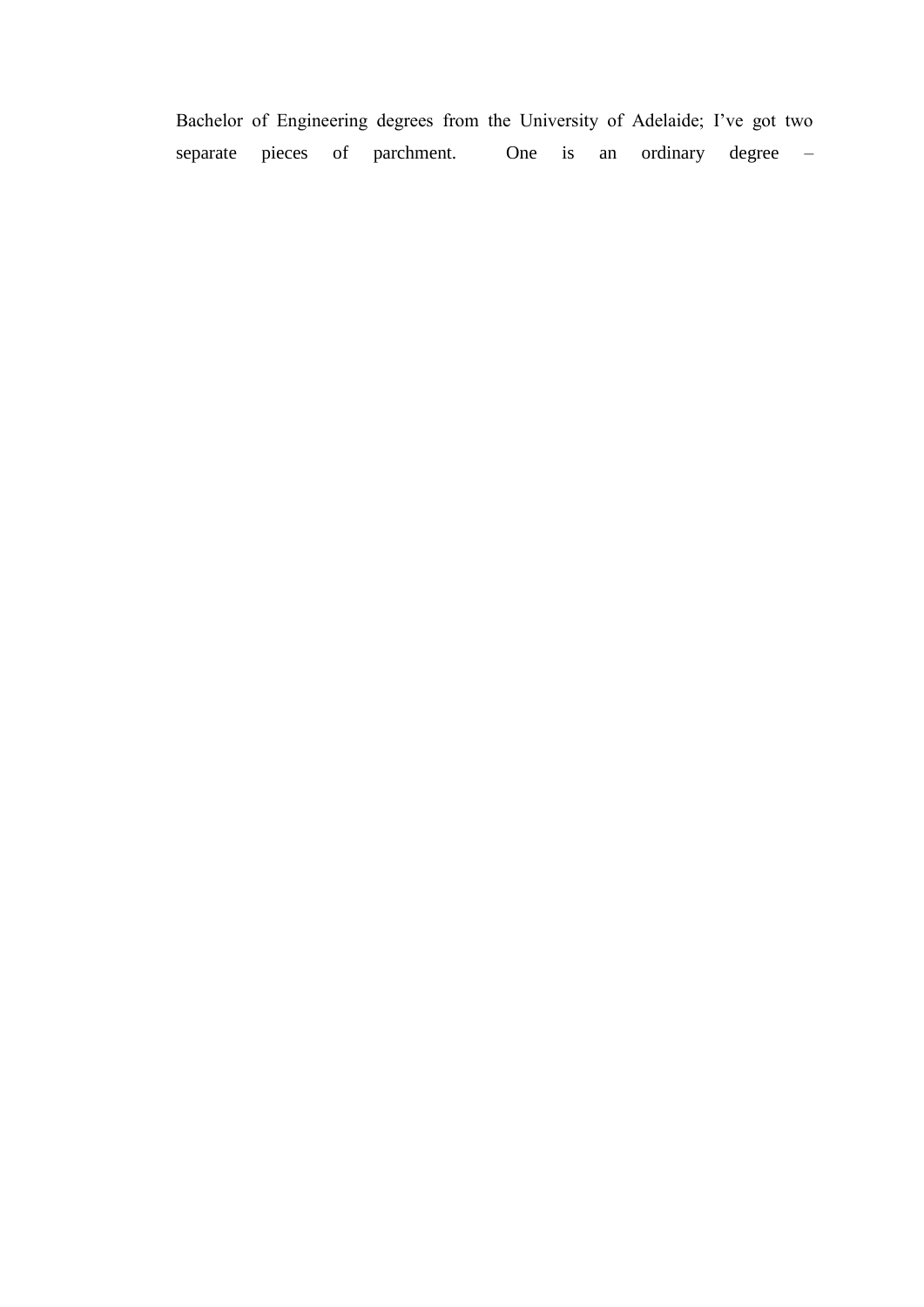# **Oh, yes.**

– awarded in 1951, and the other's an honours degree in '52. I also have, of course, a PhD in 1966 and a Bachelor of Arts degree in 1967. Now, it was part of Stan Tomlin's background that caused me to seek the opportunity to enrol in the Physics Department, because I was aware that Stan Tomlin, during World War II years, had worked with others in a group that was developing microwave klystrons, so he had a fairly good working knowledge of microwave engineering and all the various needs that were involved in it, and he was quite willing to supervise me to do a PhD on the use of solid state devices as microwave components. Indeed, my thesis ended up being on the subject 'Microwaves and semiconductors'.

# **So, in a way, it was very much an engineering-flavoured PhD –**

It was –

# **– in the Physics Department.**

– except that what I investigated was a physics-type property of semiconducting materials, namely, Hall Effect. You might recall that. And if suitable materials, which exhibit very strong Hall Effect, could be found or developed, then it gave the possibility of building what you could call 'non-reciprocal' microwave devices – things that are referred to in microwave engineering terms as 'circulators' – or other types of devices are effectively one-way devices; they would transmit a microwave signal in one direction, along the guidance structure, but prevent reverse transmission.

## **So this project was supervised by Stan?**

By Stan, strictly, yes.

### **Was he a hands-on supervisor?**

I think he took an interest in what I was doing in the way of building equipment, because some of the work I did on thin films of semiconducting material, and of course I needed to build a suitable vacuum-pumping arrangement and evaporating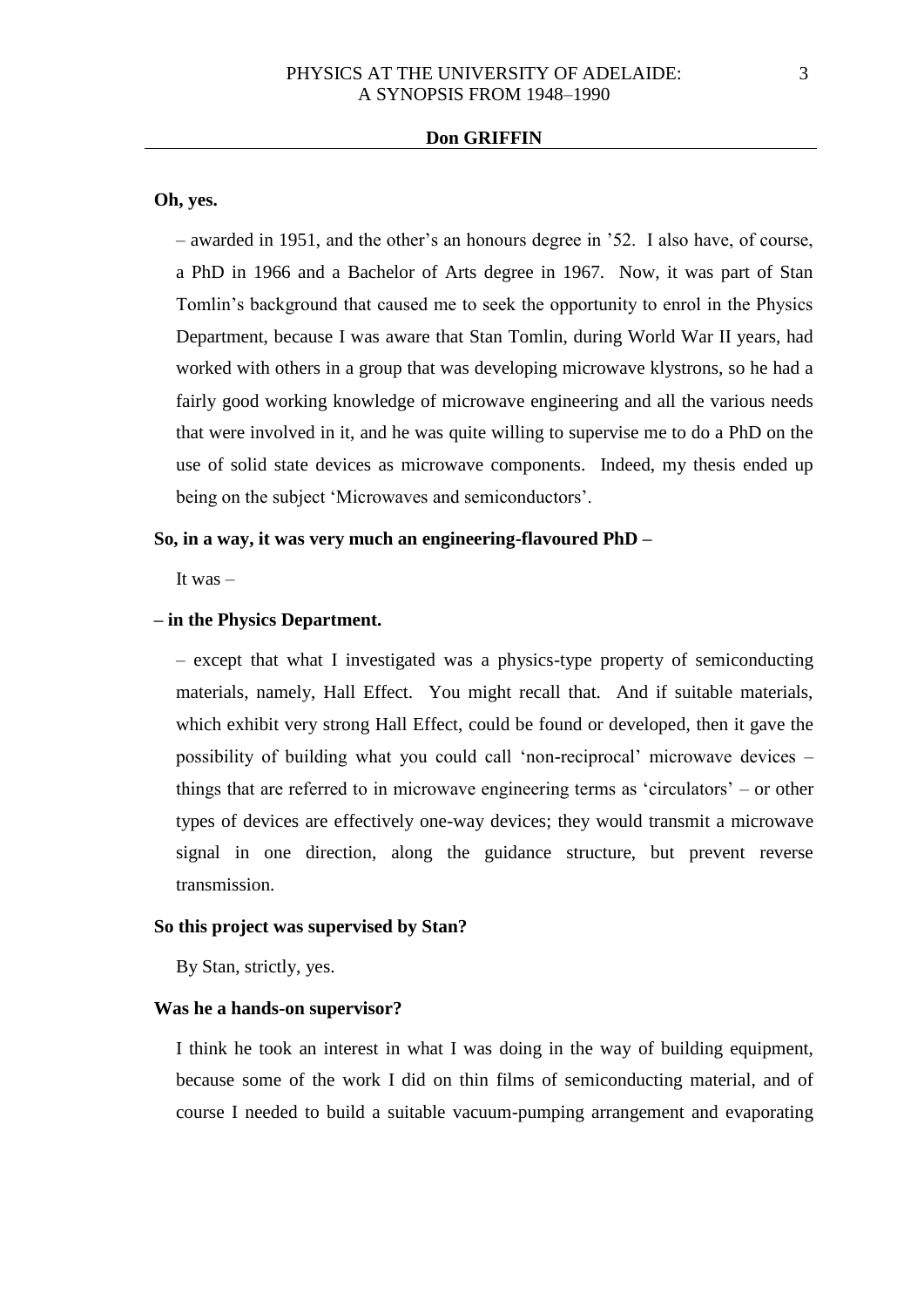arrangement in order to prepare those thin films, because they weren't readily available from any commercial place. And, indeed, one of the main difficulties at this time, in the early 1960s, was acquisition of suitable materials for study, and they included things like germanium, which was available to some extent in manufacture of transistors; indium antimonide, which had prospects of having – exhibiting a much stronger Hall Effect because of the increased mobility of the material; and – well, that was as far as I went at that time in looking at candidate materials for Hall Effect. And in terms of building the special apparatus for studying this effect, it turned out that what I called a bimodal resonator was a suitable structure to put it in.

Now, this related well to other fields that the other PhD candidates were working on, using what is referred to as 'electron spin resonance'. That uses microwave equipment. And among the students who worked on projects of that type was Brian Clifford Cavenett, C-A-V-E-N-E-double-T – he had a BSc 1960, and was awarded his PhD in 1965; Simon Peter Burley, BSc 1959, PhD 1965; I believe Gault Anderson Antcliffe –

#### **What was his first name?**

– Gault, G-A-U-L-T, Anderson Antcliffe – A-N-T-C-L-I-double-F-E –

### **Didn't people call him 'Jack'?**

– I think so, I think so – BSc 1959, PhD 1966. I have an inkling that Phillip Thomas Dobney, D-O-B-N-E-Y –

# **Phil Dobney.**

– BSc 1961, PhD 1970, may well have worked on a related topic. There were others in the group and I've mentioned Donald George McCoy, BSc 1960, PhD 1967. And then I'm not sure that I've mentioned my own qualifications: Donald Ward Griffin, BE 1951, 1952 was the honours part, PhD 1966, BA 1967. I suspect I have repeated that, however.

Now, there was a member of staff who was in the department: Robert Lawrance, and he has only one Christian name, Robert Lawrance, L-A-W-R-A-N-C-E. He gained an MSc in 1958 and I'd known Bob from the time that we were both on the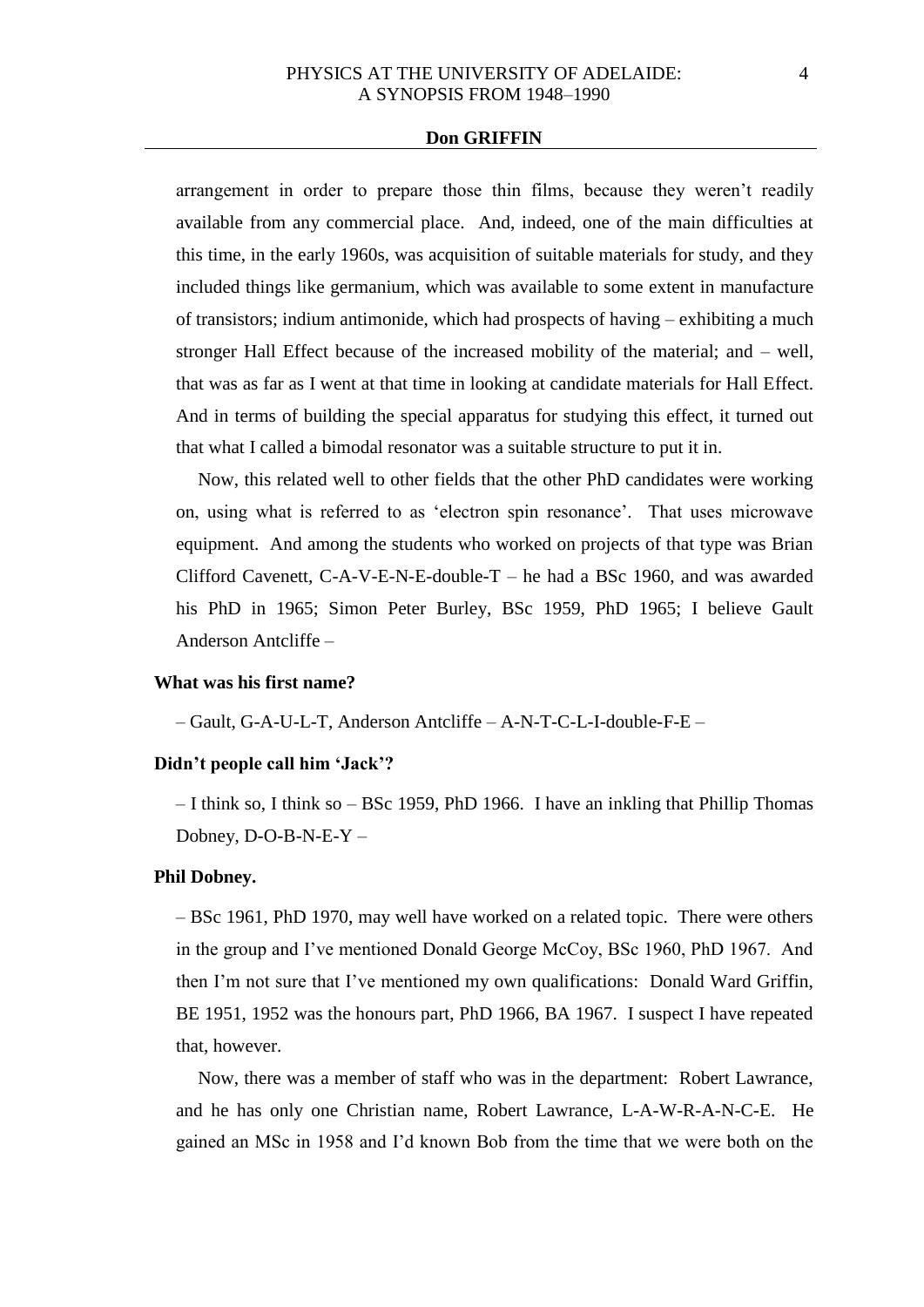staff at what is now called or used to be called DSTO – in other words, it was the electronic research laboratories at Salisbury –

# **Yes.**

– which was part of the Department of Supply in those days.

## **Yes. So when were you out there?**

I started out there in 1952, and I left around about April 1959. No, it was December 1958 that I left.

# **Yes. When you went there it would have been known as the 'Long-Range Weapons Establishment'; is that right?**

Well, there were two separate establishments – well, more than two. LRWE was set up strictly to work on the development of rockets and testing of them and it involved Woomera as well as the labs in at Salisbury. There was another group called the Propulsion Research Labs, PRL, out at Salisbury; that was part of the Department of Supply. And there was Electronic Research Laboratories, part of the Department of Supply, and I think there was another one.

## **So you were in the electronic one?**

Yes. And I think it answered to the Chief Scientist, who at that time was Dr W.A.S. Butement. He was based in Melbourne.

### **So Bob Lawrance went from there into the Physics Department –**

He did.

# **– as a staff member.**

That's correct.

# **When was that?**

Well, he did his Master of Science degree I think before he went into Physics. Perhaps I can look it up in this volume here. You've asked me a question so there's going to be a bit of a delay on your tape, but I've got it here, probably. (break in recording)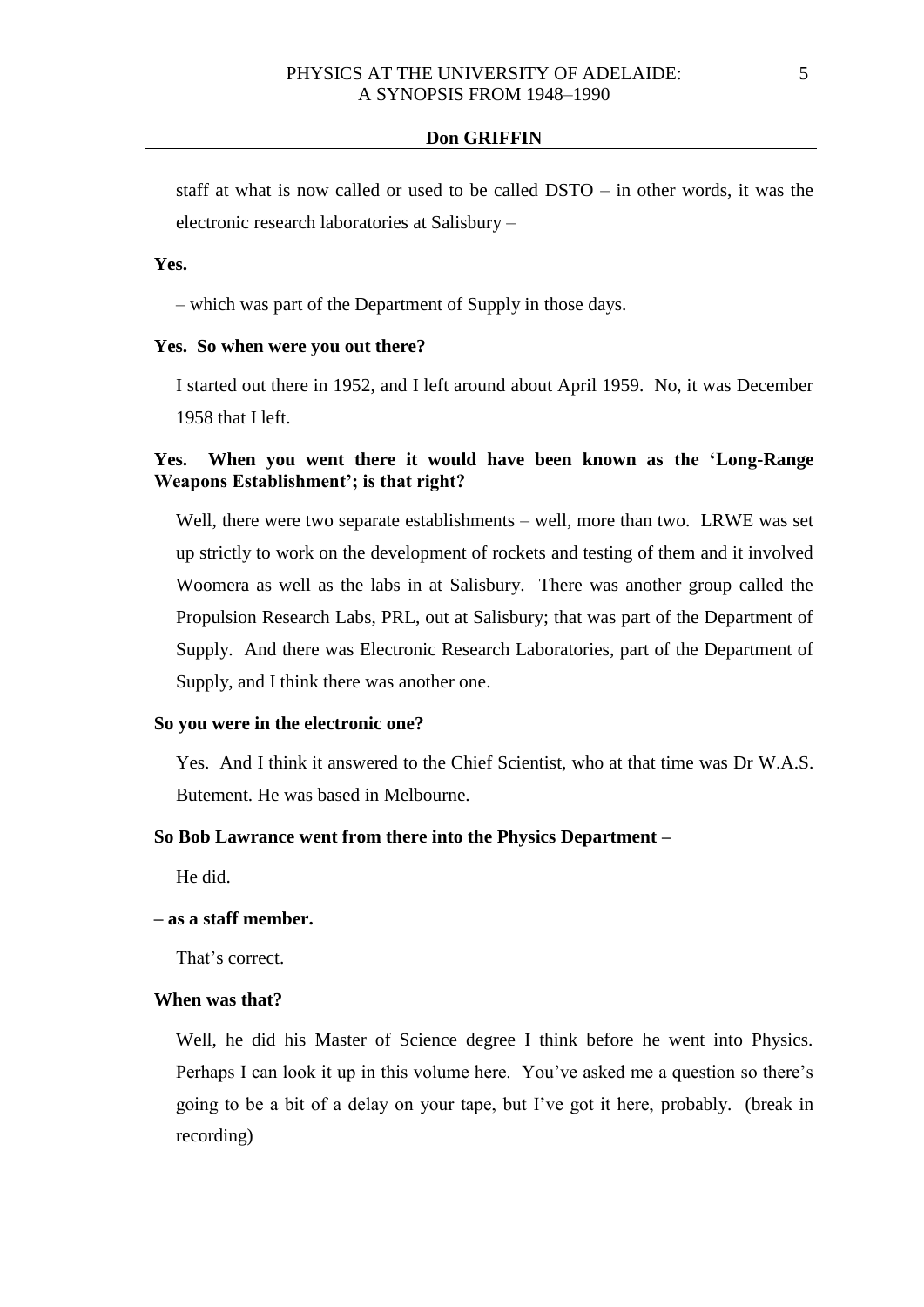### **So Bob Lawrance was appointed in 1959 –**

As a lecturer.

# **– as lecturer.**

Promoted to senior lecturer in 1963, and during the first few years of his appointment he was also enrolled for his PhD, which was awarded in 1965, and I believe  $---$ .

# **So he was very much a contemporary of yours in the department.**

Yes. In fact, we shared a room for several years when I'd come across from where I was employed by the South Australian School of Mines and Industries.

### **So what did Bob Lawrance do his PhD on, which area?**

I believe it was photoelectric materials, so again it was a topic in the solid-state physics area.

**So what was the laboratory like in those days that was associated – the one associated with Stan Tomlin, where clearly there were people working on different kinds of project.**

Yes.

### **How did that work?**

Up on the first floor, at the western end of the original Physics Building –

# **Yes, I can remember it.**

– which, incidentally, used to be the Department of Engineering.

### **That's right.**

Up on that first floor. There was a large lecture room at the very western end, and just before you entered the lecture room there were doors into a couple of offices and into a couple of large lab areas.

# **Yes. I can vaguely remember – on the southern side, it would have been – there was a lab –**

Yes.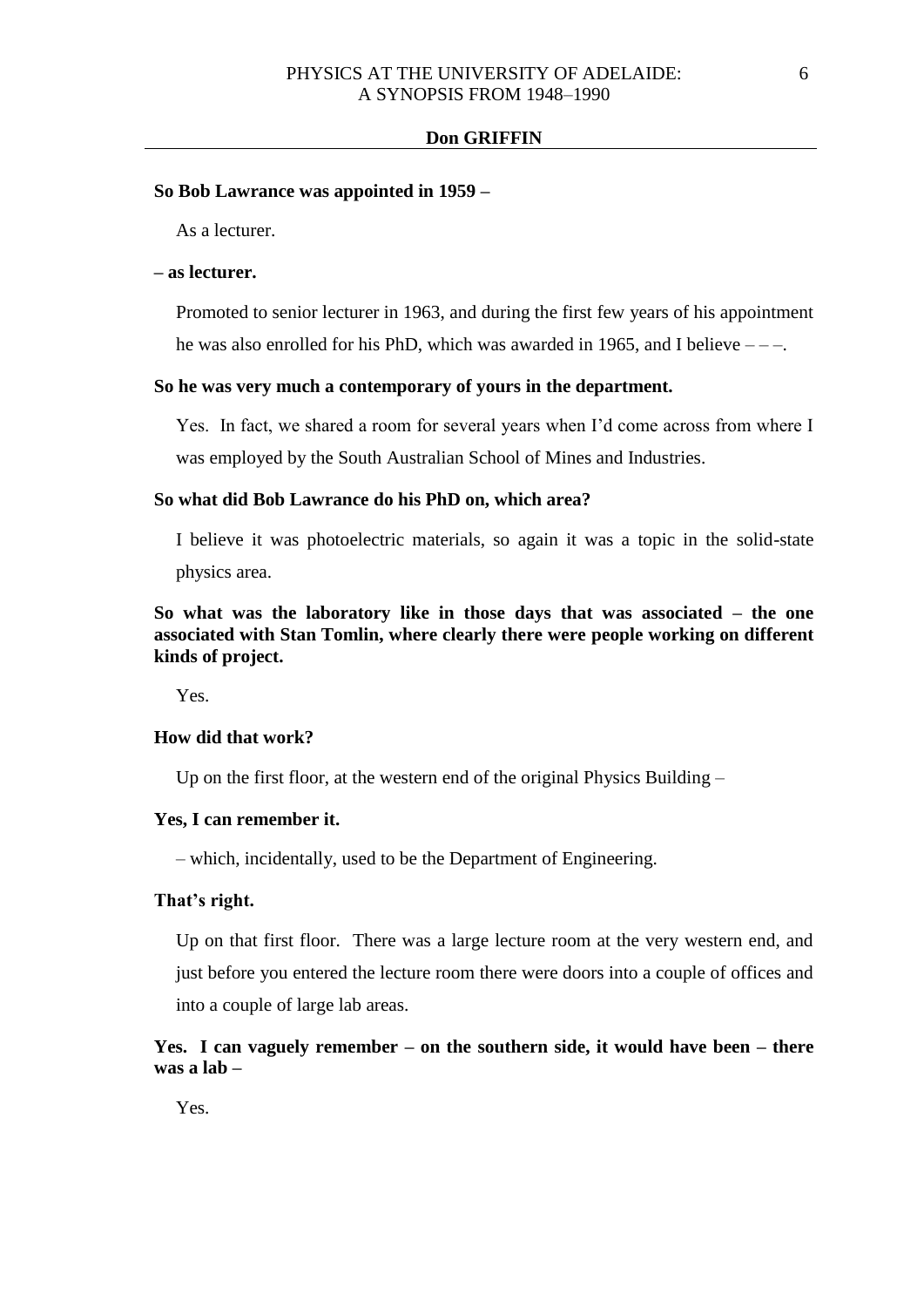### **– and it had a big wire cage; is that right?**

Yes. Yes, I think that was left over from and transported across to Physics from the Department of Electrical Engineering, because they, when Professor Willoughby was appointed in 1945 or '46, they were constructing the new Engineering Building, which is north of the Mechanical Engineering Building. It now looks like sort of an add-on to this grand, new – you know the building which has been constructed – and for some reason or another he thought that these shielded rooms would be needed for various experiments and research and the like, and had to be constructed. Now, whether, in fact, one of those was given to Physics or whether at the same time Physics had one built, I'm not sure.

## **But that was a Metters shielding enclosure for the microwave work, was it?**

Yes. It was a wooden-framed box. It was lined on the inside with what we'd describe as bird-wire, about one centimetre apertures, and also lined on the outside with bird-wire, and between the inside and outside there were various filter structures to prevent any radio signals that might be picked up on power connections and other connections from actually entering the screened room. So it's supposed to be an electrically – a room that was devoid of any other electromagnetic fields.

# **Could I come back to the way that laboratory worked? Was it a set of groups working on different kinds of project, or was the whole laboratory essentially a group with people doing diverse projects within it?**

Well, the laboratories were there to house the equipment, and they ranged from various pumping items and evaporation arrangements for making thin films on substrates and the like, through to test equipment which was mainly oscillators, oscilloscopes and so forth. Also there was a big DC machine to operate an electromagnet, and that was used mainly for the electron spin resonance work. So that big machine, together with the controls on it, I believe allowed you to vary the direct current through the coils on this big electromagnet so that you could, in effect, scan the magnetic field from a low level up to some maximum, which was probably saturation relating to the poles. You could vary the pole gap and you inserted the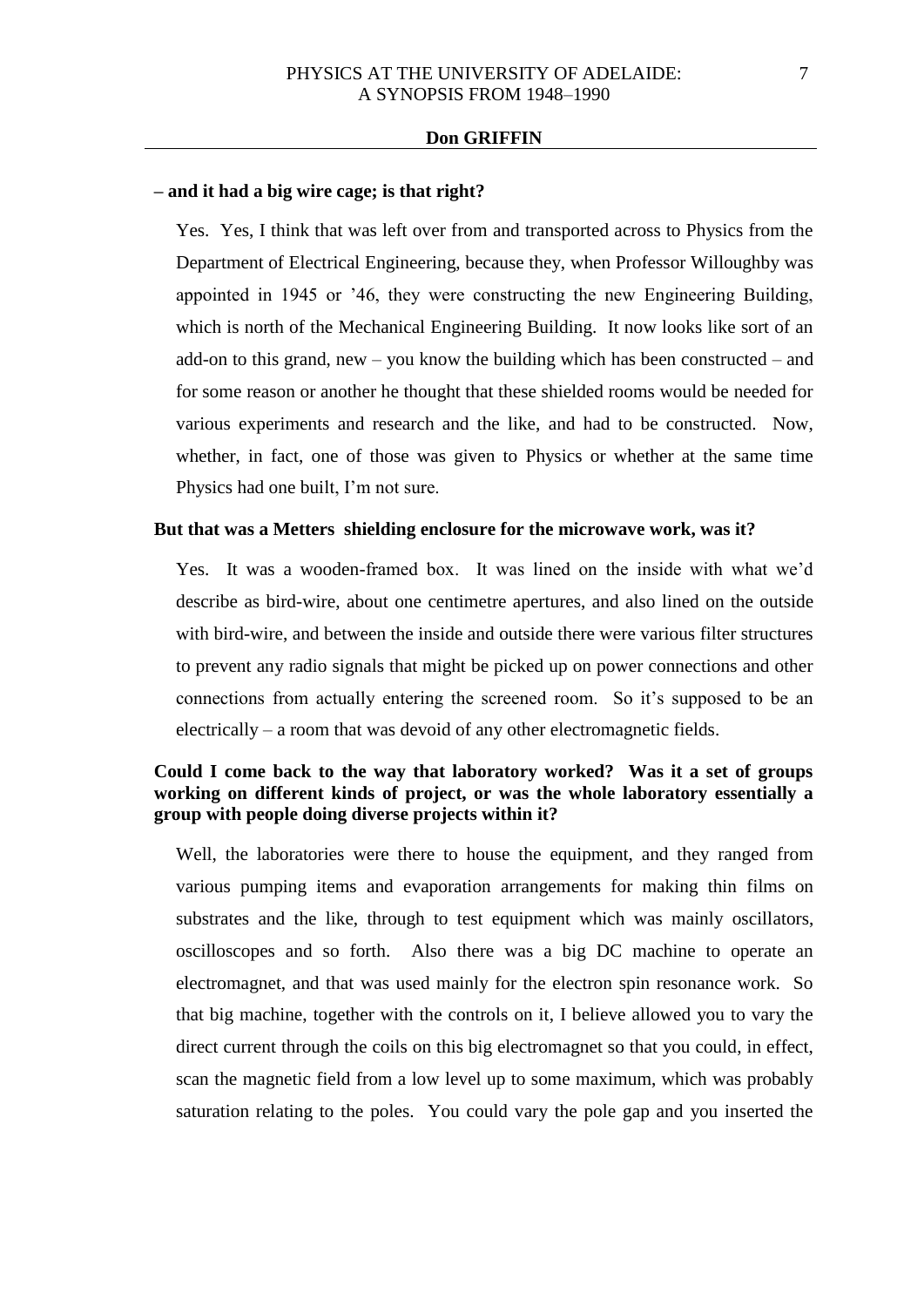microwave cavity in which you were studying electron spin resonance into that gap.

(dog barks) Oh, here's dog coming. Got another visitor  $---$ .

# **I will just stop this. (break in recording, ringtone, voice resumes in background)**

**Don, am I right in thinking that Stan Tomlin's style in running a research laboratory was that it was a place equipped with a range of equipment and that graduate students came in and took up individual projects that they could do without equipment and (sounds of meal preparation and use of microwave oven) they would be various, but it was just a single lab; was that his style?**

Yes, that was his style. I might add that, as far as the equipment was concerned, that tended to be financed through things like grants from the Radio Research Board in its  $day -$ 

# **Ah, yes.**

– and various other sources, and of course it took an accumulation of equipment over several years in order to provide the essential equipment for the various project works.

### **Now, Huxley had strong links to the Radio Research Board, I think.**

Yes, I believe he did.

## **He had a history there before he came to Adelaide.**

That would be right. No; he actually came to Adelaide from Malvern in Worcestershire. He had been the head of the department that was involved in – during the war years, in –

# **Yes, that's right.**

– an educational role for the people who worked on the development of radar systems and so forth.

**But he must very quickly have established links with the Radio Research Board, because I know within a short time of his arriving he was getting money from them to begin the work in what they call 'radio physics' – the atmospheric work, ionospheric work –**

Yes.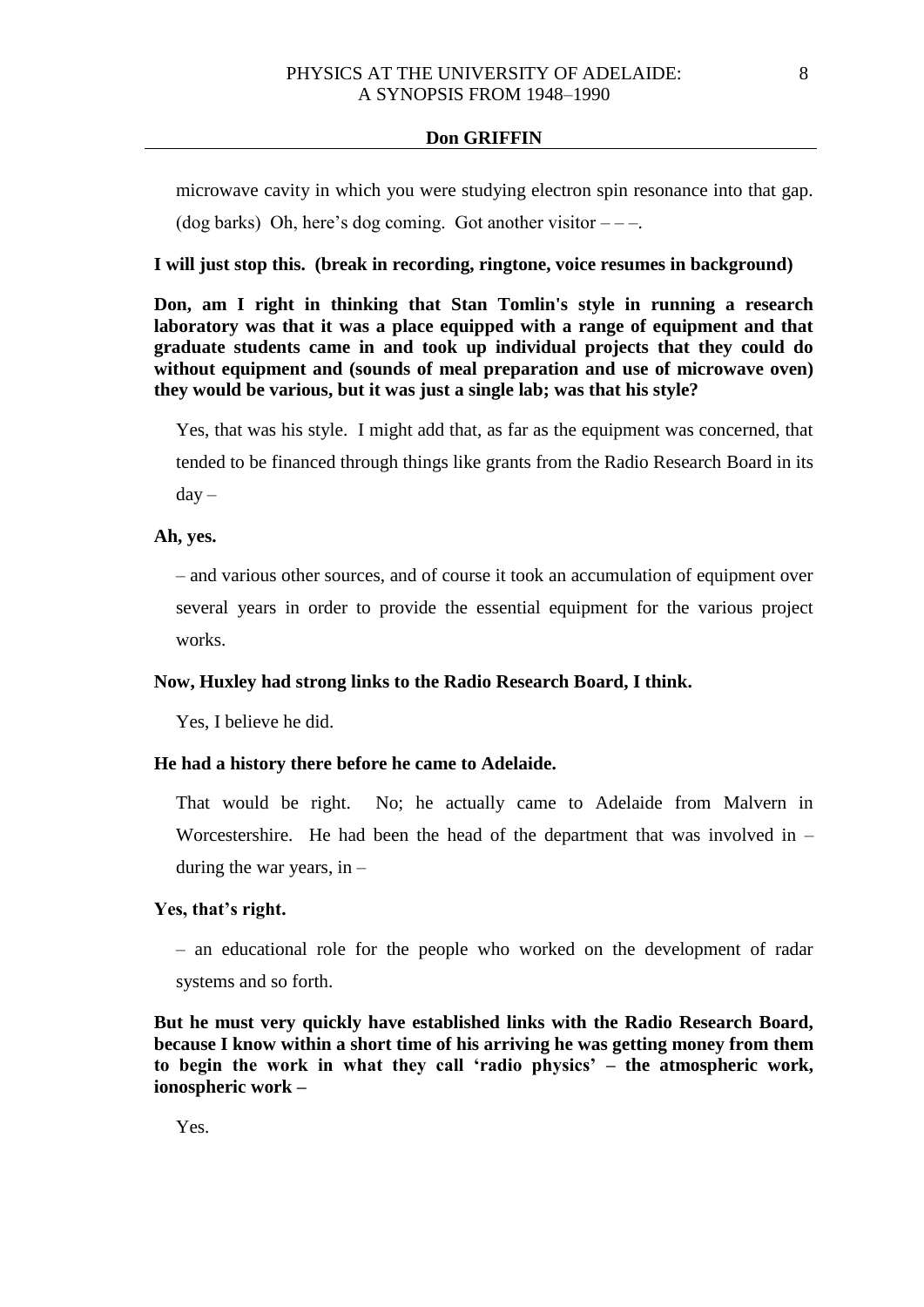### **– meteor trail studies and so on.**

That was Graham Elford and the like.

**Graham Elford, yes. Now, there's one bit of work that used to go on up there that we haven't mentioned, and that is the work that Harry Medlin went on to work in, which was biophysics, X-ray crystallography. What was the connection between that and things you've been talking about?**

Well, I think very early in Stan Tomlin's appointment the Philips Electrical Industries – I guess they were approached, and they arranged for the Physics Department to acquire an electron microscope, and Stan Tomlin was actually put in charge of the operation and maintenance of the electron microscope as a service for all of those who had a need to use it in relation to their research.

# **As a university facility or a departmental one?**

I believe it was a university facility, but it was probably mainly used within the department.

#### **Do you know what kind of work?**

You've got that switched on?

# **Yes.**

Well, I'm aware that indeed some of the techniques for examining the surface structure of specimens was to  $-1$  think the word is 'shadow' them; in other words, within a vacuum chamber you placed material in there which could be evaporated, and I suppose in a semi-explosive-type fashion, so that it fell across the surface of the specimen, and when you came to look at it you would have a contrast between the high spots, which would have collected some of this material, and the low spots, which would be, if you like, the opposite of a dense shadow.

# **So when you were working in that laboratory was the work – was that kind of**   $work$  – – –?

That was housed separately. That was housed in a room which was opposite the landing of the staircase, in the western  $---$ .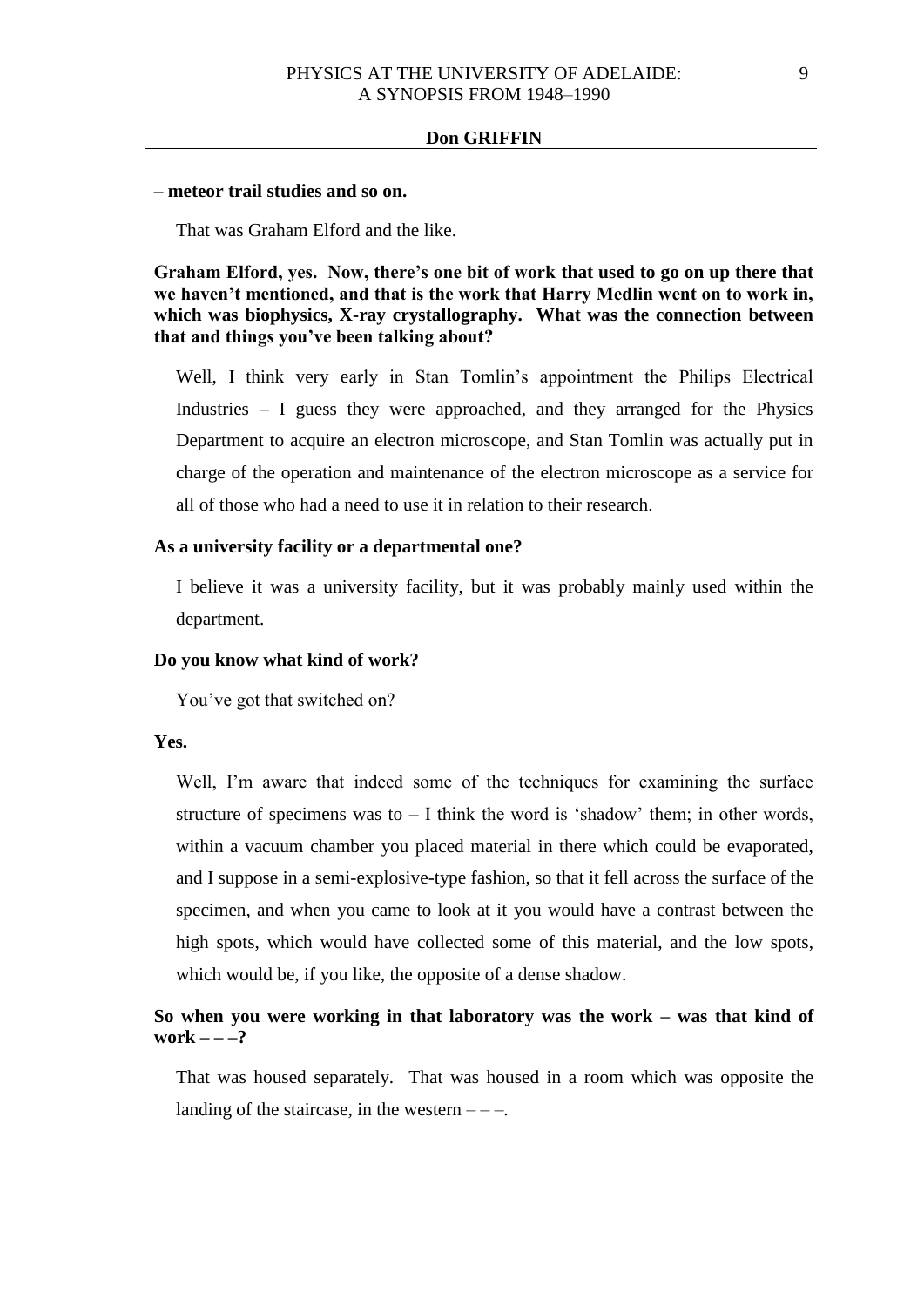### **It was on the northern side.**

On the northern side –

## **I remember, yes.**

– at the western end of the building. And there were various students working in that area. I think one of them was a person called Victor Metchnik –

# **Metchnik, yes.**

– but I don't see him as having submitted or gained a higher degree from the University of Adelaide, so I don't know what became of him. I think that might have been from Egypt or somewhere like that, so perhaps  $---$ .

# **Yes. I don't recall now. So the work that Harry Medlin went on to do, was that seen as part of Stan Tomlin's laboratory, or was that seen as separate, from your experience?**

Well, my experience would be that Harry Medlin, in effect, was operating separately. But he did gain his PhD in 1956.

# **Yes.**

BSc in 1949.

### **Yes, and Stan Tomlin was his supervisor.**

He was. Okay. Well, there's another person that Stan Tomlin supervised at that stage, and when you look up the calendar the name is Barbara Phyllis Potts, and the 'Potts' is her married name. She gained her BSc in 1948 and her PhD in 1956, so she was contemporary with Harry Medlin.

# **Yes.**

Her maiden name was Kidman, Barbara Phyllis Kidman.

# **Now, where did she do her PhD?**

With Stan Tomlin –

# **With Stan?**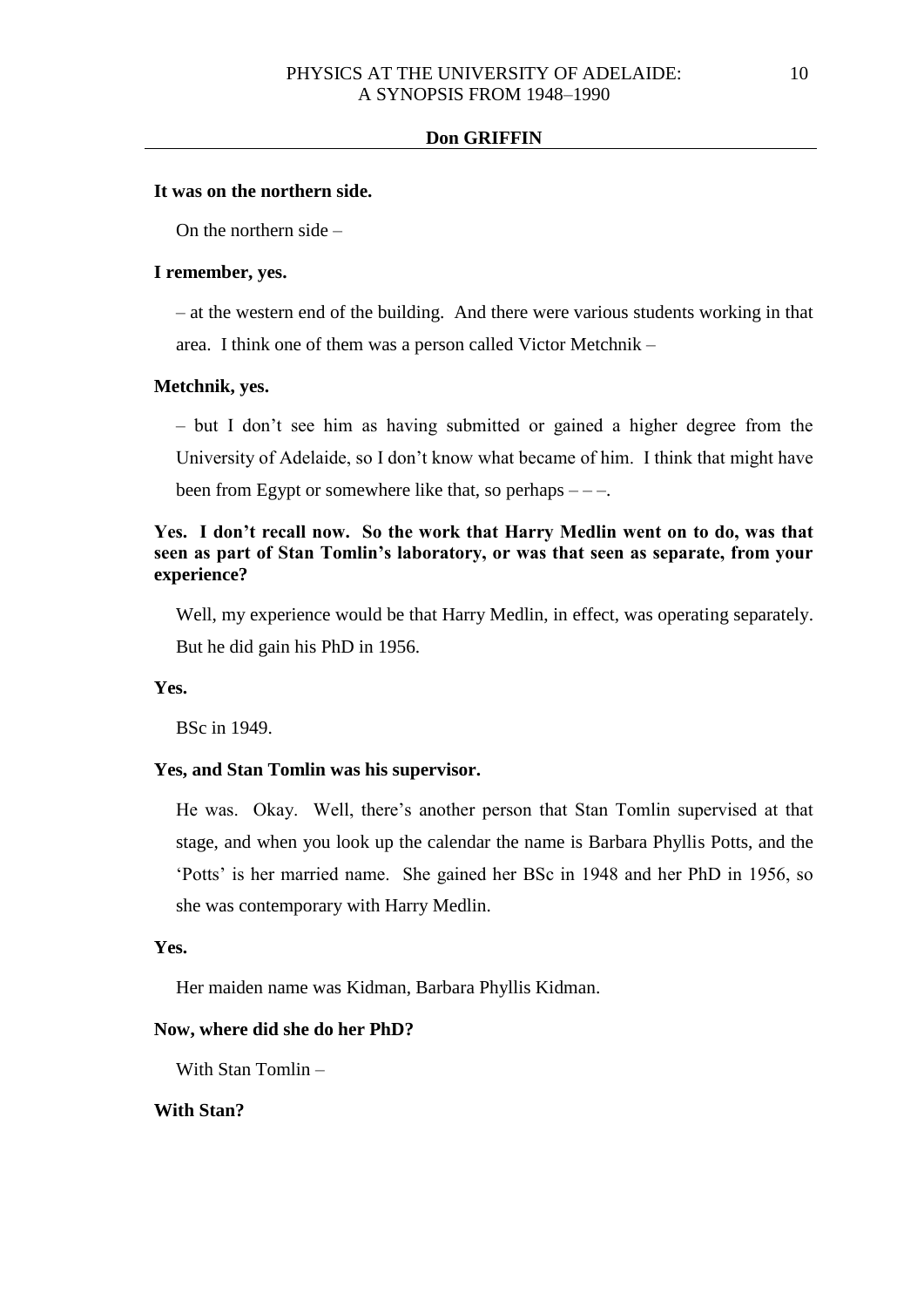– as her supervisor. That's my understanding of it. And I might add that whether Harry Medlin was being supervised by Stan or not I'm not sure.

# **Yes, I talked to Harry last week and –**

Okay.

# **– he said he was, but I gather somewhat loosely.**

Well, I think that was Stan's style. You went along and you explained what your progress was, and he would ask a few questions to see that you could explain or interpret the progress that you were making towards what would be a suitable final objective for your thesis.

# **Yes.**

That tended to be Stan's style. He did add by offering reading courses on topics which were possibly relevant to the work that you were doing, and I think one of the reading courses I recall was a book by Bleaney and Bleaney, and I think it was on wave mechanics; but this more or less related to the underlying topics  $---$ .

# **I reckon we had a textbook on – by Bleaney and Bleaney, it was electromagnetism or something like that.**

Yes. I might be confusing it with another one. I need to look in my bookcase to see what the other one was.

### **So Stan arranged these reading courses. Who would go to them?**

Some of the research students, and it may be as few as three or four, in his room; and we would have read a chapter and assembled a few days later to just raise a few of the points involved in it, and Stan would clarify our understanding of what it was and relevance to whatever it was that we were doing.

# **That's interesting, because Huxley did the same thing with the PhD students in the radio physics group –**

Yes.

**– established a reading course, and they took a chapter of a book each and gave a lecture to – they took it in turn to lecture a chapter to the group.**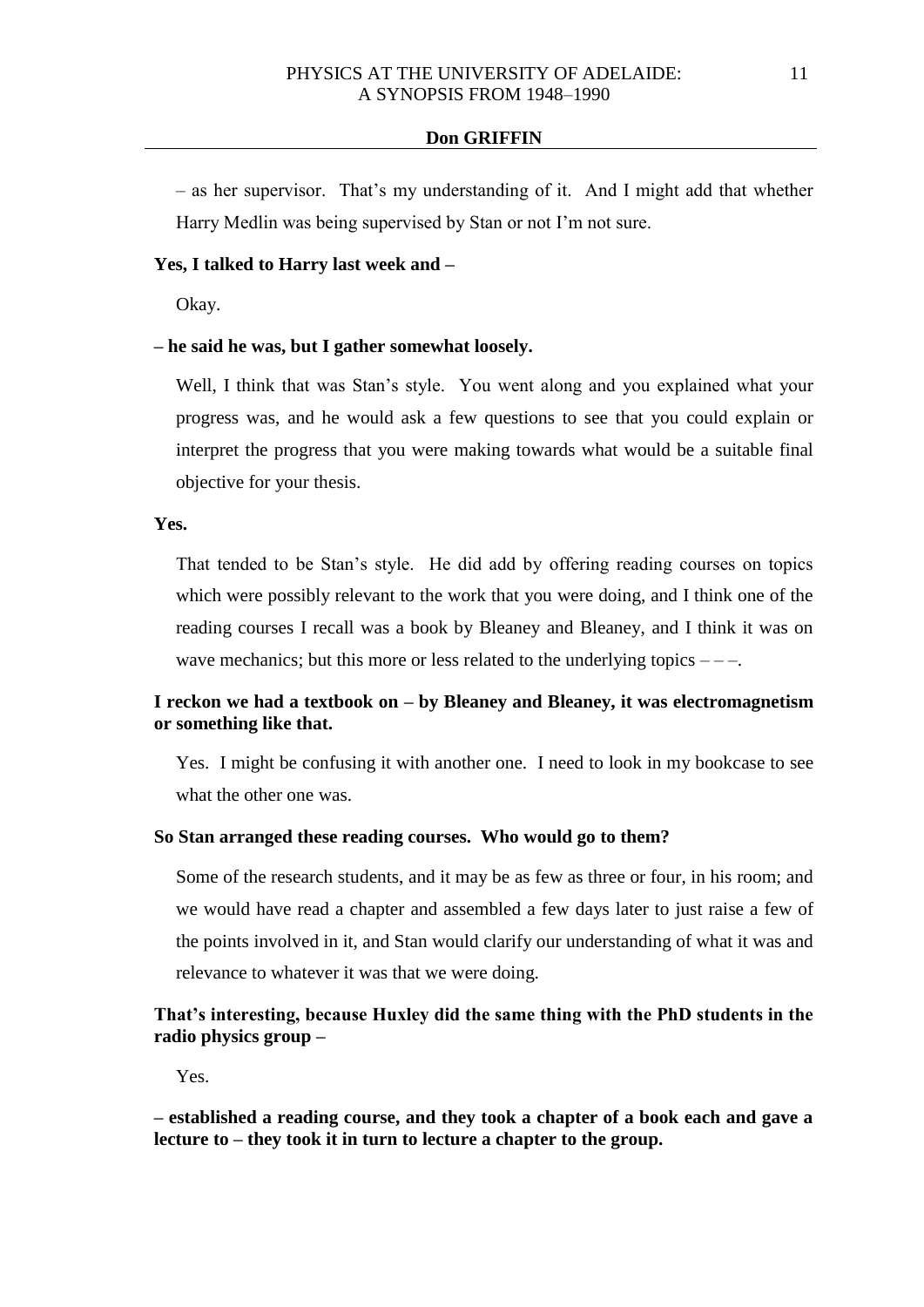Yes. If you like to stop it for a moment, I'll just go and try and  $---$ . (break in recording) When Stan was first appointed, I understand that he was the first person in the department to present a course on wave mechanics.

# **I think that's right, yes. That was an important piece of curriculum development –**

Yes, a new development –

# $-$  **in the history of**  $-$  $-$ **. Yes.**

– it was, but exposing the students to what was really a fairly up-to-date and ongoing topic being taught in overseas universities.

# **Yes. Stan brought quantum mechanics and Bert Green brought relativity, in those days.**

Incidentally, I have at present borrowed from the library a set of three DVDs, lectures given by Bronowski, called *The ascent of man*.

# **Yes, I can remember that.**

You can remember it.

### **Yes.**

And I was looking last night at the one that related to the modern developments of the  $20<sup>th</sup>$  century, which is very educational.

## **Yes. So after you finished your PhD, you resumed your – – –.**

Oh, there's one other student I might mention while we're still on it is Barbara Possingham.

# **Yes.**

Possingham is her married name; her maiden name was Hall. Barbara Isabelle Herbert Hall. And she was at Adelaide High School at the same time that my wife, Barbara, was there.

# **Oh, yes.**

So I've known her for quite a long time.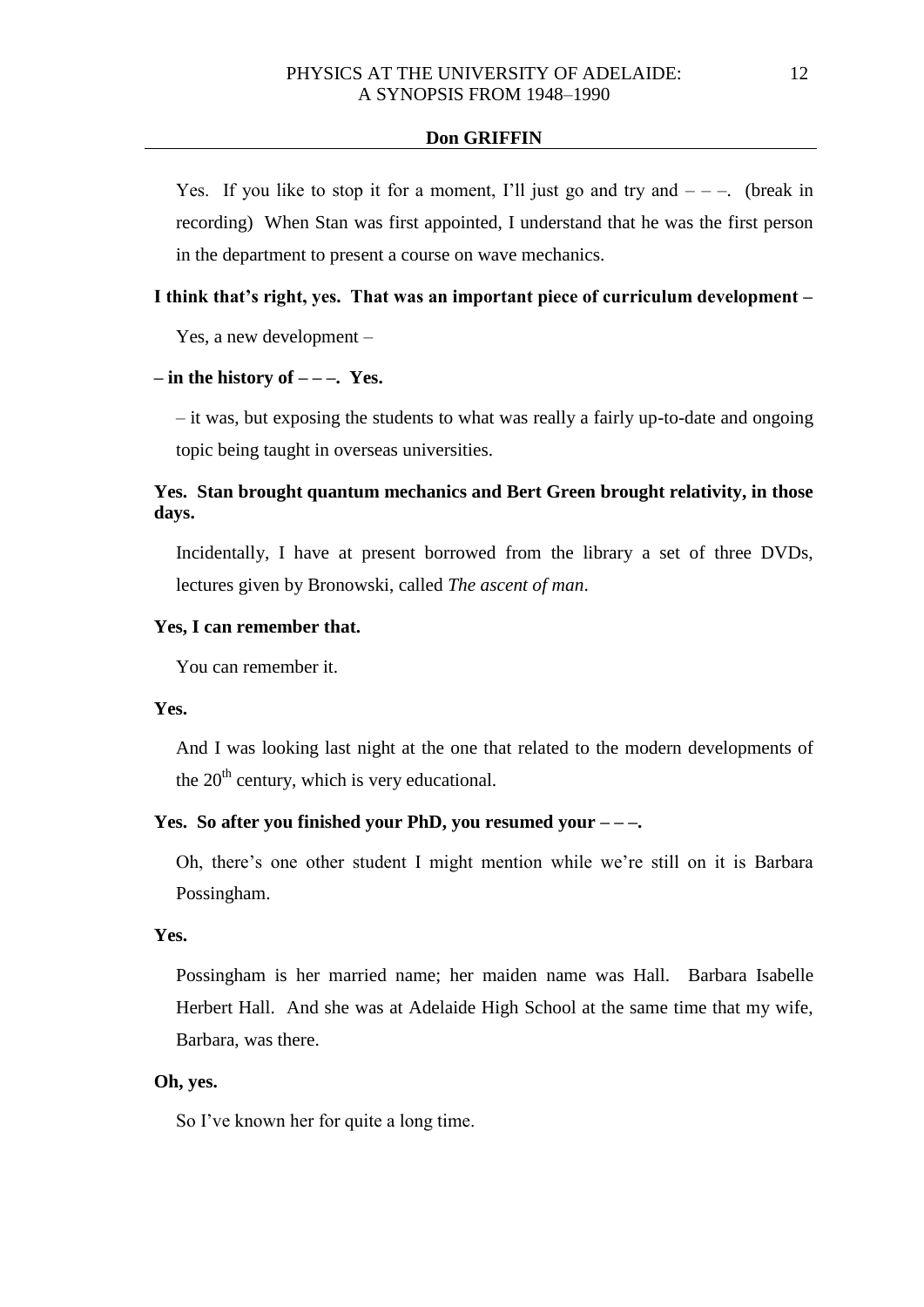#### **Yes. She was a famous physics teacher.**

Yes. Now, I'm not sure just  $-1$  didn't look up the record in terms of just when her degree was awarded, but let's try and do it at this stage. Hall, H-A-double-L. I think she may have also had close connections with Harry Medlin's wife.

## **That would be right.**

Because I think she taught for a while at  $-$  was it Pembroke or some college like that?

## **Yes. Yes. Di Medlin was principal.**

Barbara Isabelle Herbert Hall, BSc 1951, PhD 1956. So she was a contemporary of Barbara Kidman and Harry Medlin.

# **So what do you think Barbara Possingham did her PhD in; do you know that?**

I don't know. I'm not sure whether she was supervised by Stan Tomlin or not. What I am aware of is that, at the time of Stan's retirement, they presented him with a bound copy of the title page and abstract or summary of each one of the high degree theses that had been submitted that he'd been supervising, and I believe the total was 32. And the copy of that probably Stan's wife, Doreen Tomlin, still has it; but I haven't been in touch with Doreen for a year or so, so I'm not sure whether she's still living at home, but  $---$ .

#### **Yes. Do you know where – where does she live?**

The house was at Yester Avenue, Brighton. Need to look up the telephone book to see if she still lives there or not.

# **Yes. It would be good to check on that.**

Interestingly enough, I was talking to my daughter-in-law on the telephone about half an hour ago, and that's Mary-Anne McDonough. You may remember her from the Physics Department.

**Yes.**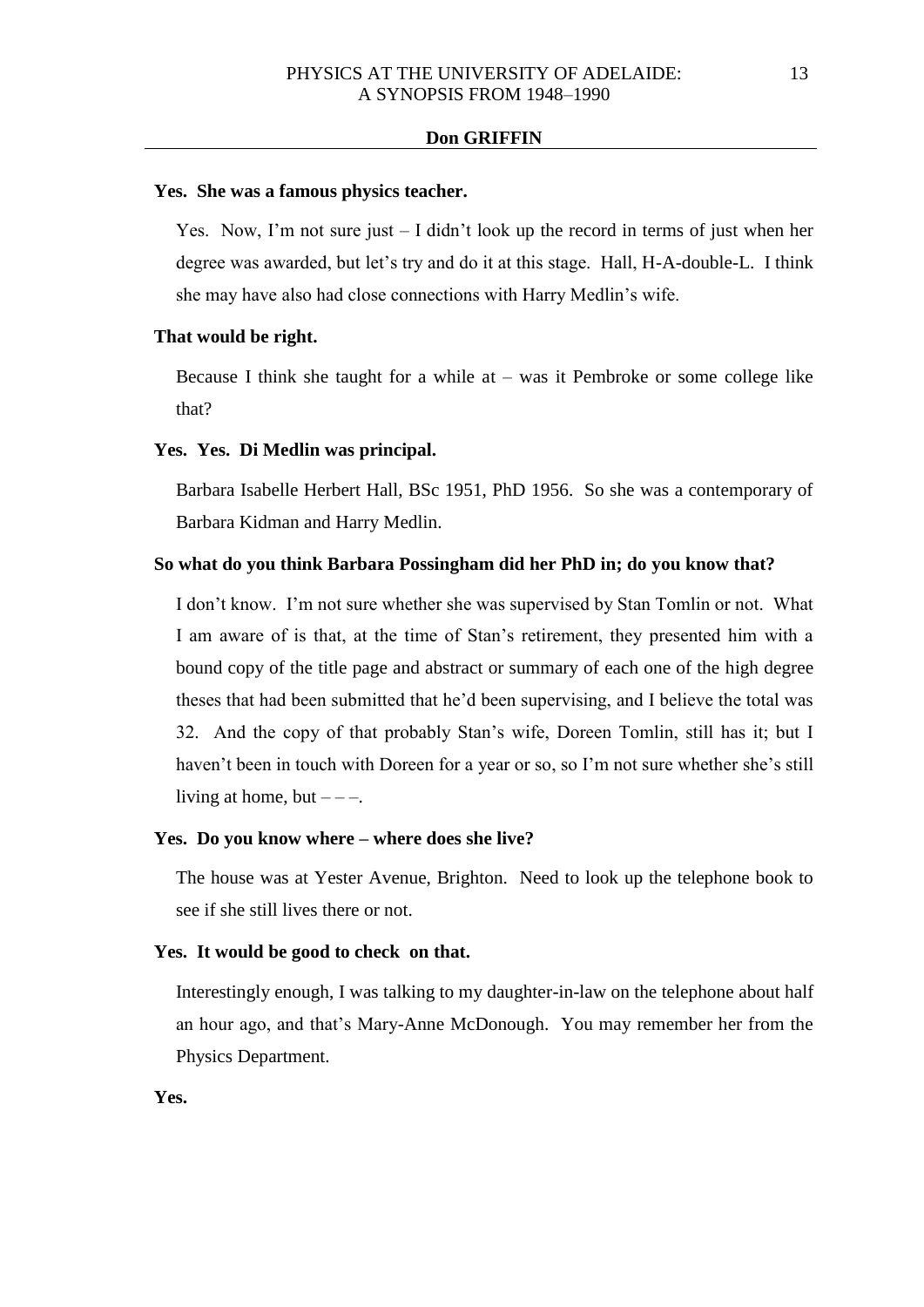She married one of my sons, our second son, and Mary-Anne and Tony, in the six months after they were married in 1978, they did some house-sitting; they stayed in the Tomlin house for the six-month period. So Stan and Doreen would have been probably over in England on study leave.

### **Yes – when was that again?**

1978.

## **Well, Adelaide is a small place, isn't it?**

(laughter) Yes, it could be.

## **So where's the connection?**

Well, I think Prof Prescott was the person that was perhaps a major player in Physics at the time that Mary-Anne was doing her honours BSc. I think she tells the story that she missed out on getting a first-class honours by about one mark or some such. But people have to make decisions, and  $---$ .

# **Yes. I can remember her.**

Well, she was due to fly into Adelaide today – they live up in Brisbane – and, however, she's put the trip back one day. She's married to our son, Tony, who's the Director of Renal Transplant Surgery at the Princess Alexandra Hospital in Brisbane. Yes, of our five sons – and, incidentally, I'm the youngest of five myself – so of our five sons we've got four who are medical specialists and one who is a real doctor, in that he's got his PhD in Agricultural Science from the University of Adelaide.

# **Oh, yes. But after you finished your PhD you resumed your career as an engineer.**

Well, I had an appointment in the then School of Mines and Industries, and I had – if I remember correctly, I had been promoted to senior lecturer. But an opportunity arose to go across to the University of Adelaide. Now, at the School of Mines and Industries, I'd been engaged to teach the Bachelor of Technology course; that was a new degree that the university awarded but the teaching was to be done at the School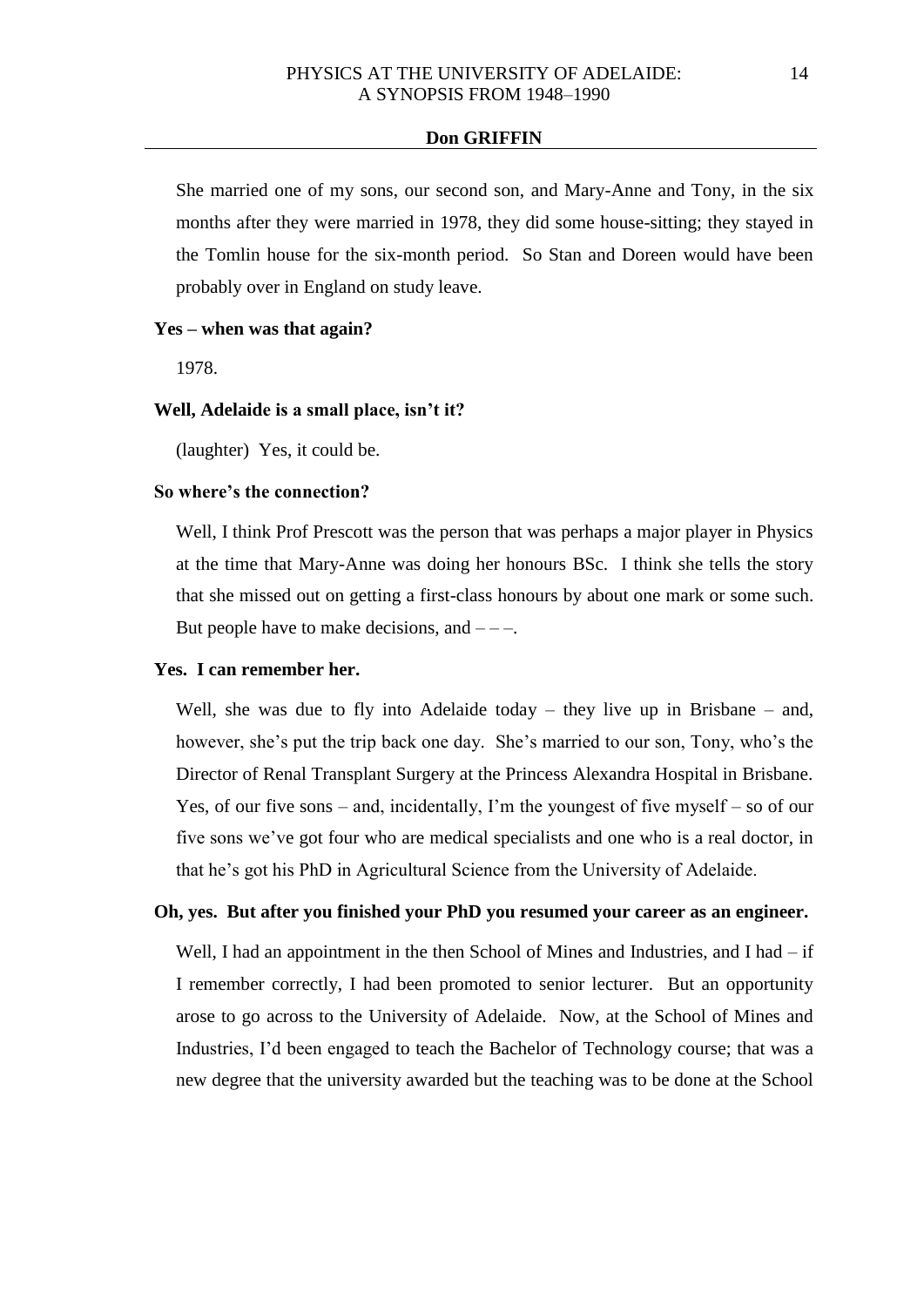of Mines and Industries, so one of the stipulations was that they had to have suitablyqualified staff to teach that course.

But Professor Willoughby in Electrical Engineering was always keen to get me to apply for a position with them, and on one occasion I think he sought to get me to apply for a research associate-type position, which wouldn't have had any tenure or security, and at that stage I must have had about four children or so, so (laughs) I wasn't about to swap over. But, subsequently, I did apply for and was appointed to a senior lectureship in Electrical Engineering. That would have been in 1965. 1965.

### **And you maintained some contact with Physics at that time?**

Yes. One of the students that Stan was supervising continued aspects of the work that I'd been working on, and his name was John Trethewie. I saw John a little while ago. John Trethewie got a Master of Science degree and when he left he subsequently took up a position with one of the firms in the United Kingdom that was involved in development of microwave systems for use in  $-1$  think it might have been navigation. Trethewie: John Vere Trethewie. It says in this one BSc 1967, but I think he got his Master of Science degree in about 1972 or '73. I've got a copy of his thesis out there in the bookcase, but I won't cause another delay.

# **Harry Medlin had two PhD students that he was very proud of: Peter Colman and Brian Matthews. Did you know them?**

I didn't know them. I think – I've got an idea that Brian Matthews might have been in the – you should be able to see by looking up a name here. He might have been in the department at the same time. Matthews: Brian Wesley Matthews, BSc 1959, PhD 1964. So he finished – we overlapped, perhaps two or three years.

**Yes.**

And the other one was Colman, was it?

# **Peter Colman.**

Colman: Peter Malcolm Colman, BSc 1965, PhD 1970. So he came along after I'd finished.